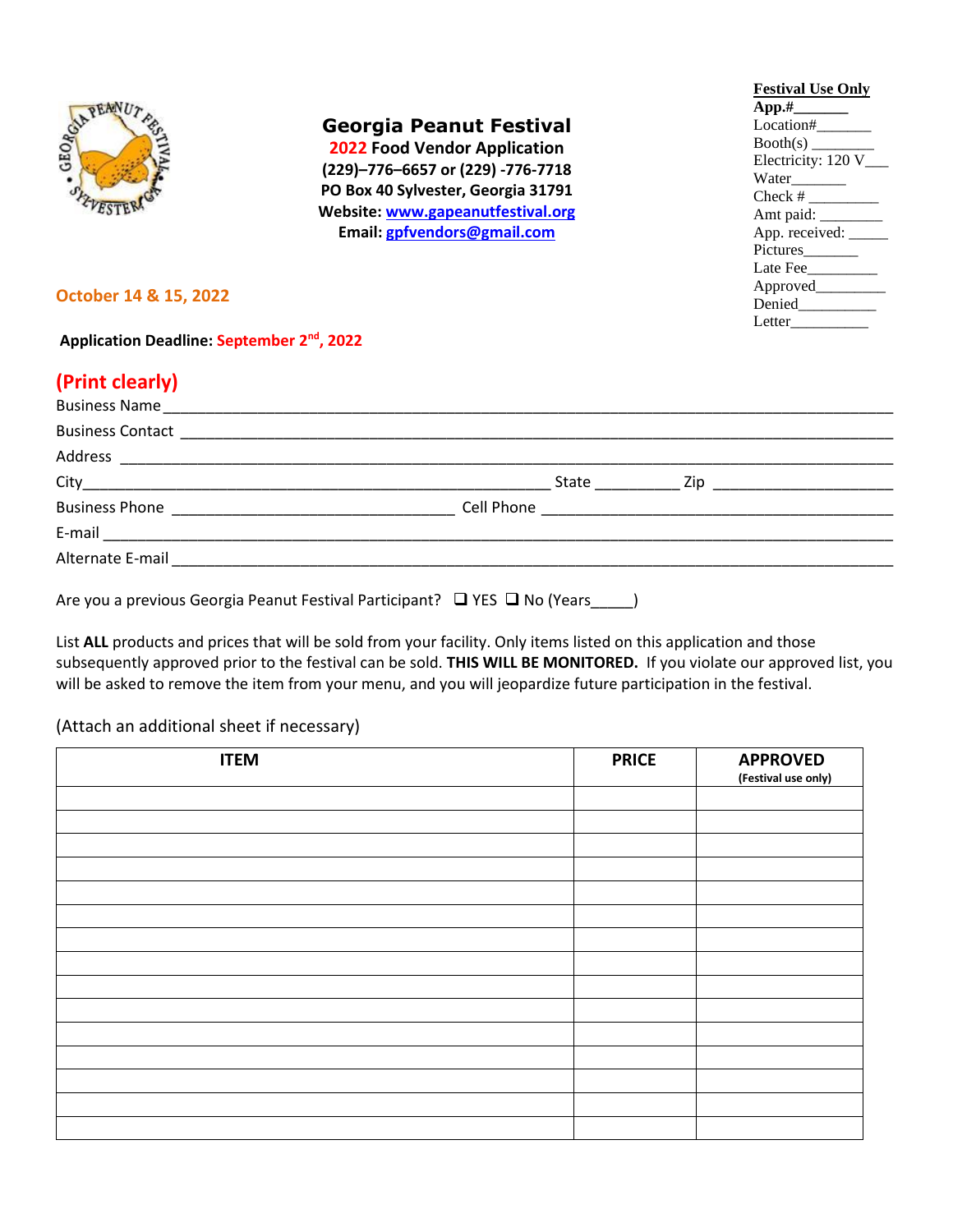| What is your setup? $\Box$ Tent |  | $\Box$ Trailer |
|---------------------------------|--|----------------|
|---------------------------------|--|----------------|

What are the measurements of your tent?  $\qquad (width) x \qquad (depth) x \qquad (height)$ 

Will you need access to water?  $\Box$  Yes  $\Box$  NO

Please note: The Georgia Peanut Festival *does not supply* extension cords, tables, tents, or water hookups. Vendors may bring a SILENT generator; however, **it must be indicated on your application.**

#### **Please list all appliances including voltage (attach an additional sheet if necessary)**

| <b>ITEM</b> | <b>VOLTAGE</b> |
|-------------|----------------|
|             |                |
|             |                |
|             |                |
|             |                |
|             |                |
|             |                |
|             |                |
|             |                |
|             |                |
|             |                |
|             |                |
|             |                |

#### **Number of booths requested**

Given all the information above, and including the total footprint needed for equipment, indicate how much space you will need **and 1 day or 2 days Festival Vendor Fee.**

#### **Indicate below the number of spaces requested**

- **\_\_\_\_\_Friday and Saturday** 12 x 12-foot space(s) without electricity @ **\$100** for a total of \$ \_\_\_\_\_
- **\_\_\_\_\_Friday and Saturday**  12 x 12-foot space(s) with electricity (120V) @ **\$135** for a total of \$ \_\_\_\_\_
- **Saturday -** 12 x 12-foot space(s) without electricity @ \$75 for a total of \$
- **Saturday** 12 x 12-foot space(s) with electricity (120V) @ \$110 for a total of \$
- **Total Enclosed \_\_\_\_\_\_\_\_\_\_**

After September 2<sup>nd</sup>, 2022, include a \$50.00 late fee to your total amount due. (No Exceptions)

**PayPal** Available at www.gapeanutfestival.org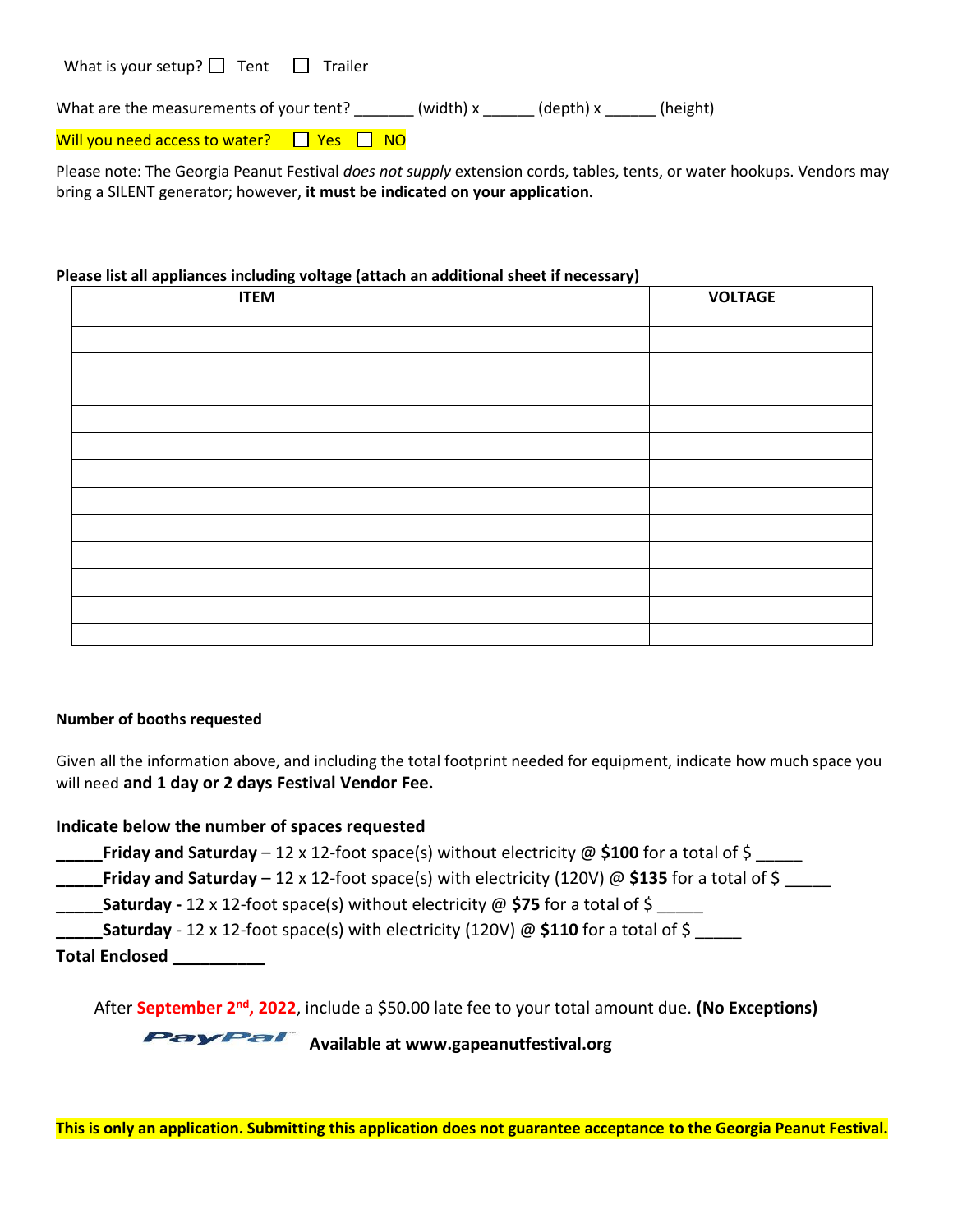## **Vendors' General Information**

**Festival Hours:** The Georgia Peanut Festival is the third weekend in October,

**Friday** 7 PM until 11 PM **Saturday** 8 AM – 4 PM.

**Location:** The Georgia Peanut Festival takes place in designated areas on the streets that are blocked around Jeffords Park and in Jeffords's Park, Sylvester, GA.

**Vendors:** The Georgia Peanut Festival is limited to 100 vendors. Vendors are accepted based on their merit to the festival. Vendors are not allowed to "give away" any items that may be purchased at the festival i.e., bottled water, baked goods, etc.

**Attendance:** The Georgia Peanut Festival is a 2-day festival. Vendors must staff and keep booths intact during festival hours.

**Self-Addressed Stamped Envelope:** Please include a **self-addressed stamped #10 business envelope** with your application so we may send correspondence back to you. All confirmations of acceptance to the show will be done by mail. NO REFUNDS WILL BE ISSUED AFTER A CONFIRMATION NOTIFICATION HAS BEEN SENT. All denied applications will be returned with the reservation fee.

**Approved Products:** Vendors may only sell items approved by the Georgia Peanut Festival. Vendors must list ALL products and prices that will be sold from your booth. Only items listed on your application and those subsequently approved prior to the festival can be sold. **In addition, vendors may only sell Coca-Cola Products and they can be purchased on-site. We will provide our local Coca-Cola distributor with an official vendor list, and they will reach out to you for your product order**. **THIS WILL BE MONITORED.** If you violate our approved list, you will be asked to remove the item from your menu, and you will jeopardize future participation in the festival.

**Health Permits:** Obtaining a Sylvester/Worth County Health permit is the **SOLE RESPONSIBILITY** of each vendor. You must obtain your permit one month prior to the festival. No permits will be issued after the deadline. The health department will examine booths, if you have not applied for a permit, you will not be allowed to set up at the festival. For questions concerning required licenses, permits, etc., please contact the **Worth County Health Department directly at 229-777-2168**. **After receiving approval from the Health Department, you must call the City of Sylvester at 229-776-8505 to get your temporary food permit**.

**Tax:** 8% sales tax is applicable to any item sold and as the vendor, you are solely responsible for this tax. You are responsible for any permits required by any state or local agencies to participate in the festival.

**Registration fees:** Fees will be deposited **ONLY** if the applicant is accepted. Registration fees will be returned to those applicants who are not accepted. A \$35 fee will be assessed for any returned check. **A \$50 late fee will be**  assessed to those vendors who apply after September 2<sup>nd</sup>, 2022.

**Booth Setup**:. All Food vendors participating in the Festival on Saturday only: Set up times **Friday:** 10:00 AM until 6:00 PM **Saturday:** 5:30 AM until 7:30 AM and ready to begin sales at 8:00 AM and not dismantle prior to 4 PM on Saturday, **October 15, 2022. All vehicles must be out of the park prior to the setup time.** 

**NO EARLY SETUPS ARE ALLOWED**. Vendors' tents/setup must not infringe upon neighboring spaces or public areas. ONE SPACE IS 12X12. If you need additional booth space, you must pay an additional booth fee.

**Booth Sub-let:** Booth space allocated under this contract is for the below-signed vendor and may not be subleased. Any vendor subletting will not be invited back the following year. **NO EXCEPTIONS**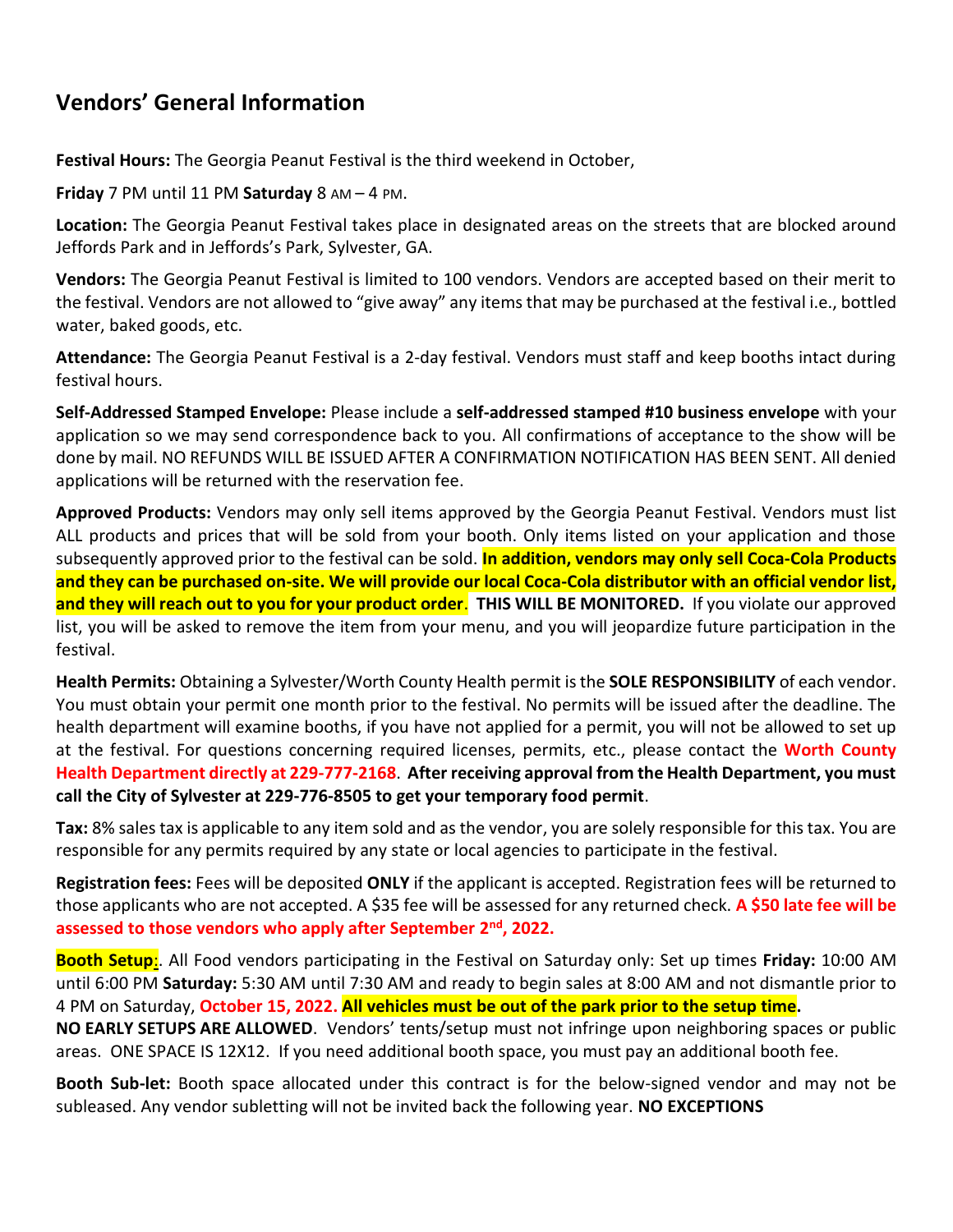**Electricity:** Electricity is available for an additional fee. Applicants who require electricity must indicate it on their application, but they must provide their own electrical extension cords. Vendors may bring a generator; however, it must be indicated on the application. **Electric Capacity – (1) 120 volt- 15 amp per booth.**

## **Vendor information Cont.**

**NO LOUD GENERATORS.** Loud generators that prevent communication at a normal tone or disturb other vendors and festival patrons are prohibited. If you believe your generator falls into this category, you should not set up within the interior of the park and should set up on the outer perimeter of the park with the generator pointing away from the interior of the park.

**Restrictions:** Vendors are prohibited from selling smoke or stink-type bombs or toys.

**Water:** Water is available at certain locations in the festival layout.

**Tent Weights:** To protect not only the vendor's merchandise but also to protect that of neighbor vendors, the festival requires that all tents must be weighed down.

**Photographs:** Vendors are required to submit three, 4-x-6-inch photos of the work you want to exhibit. Applications received without photos will be returned. Accepted vendors' photos will not be returned.

**Vendor Parking:** NO VEHICLES OF ANY KIND may remain on the festival grounds. All vendors **MUST PARK** in area reserved for vendor parking. Vendors will be given one parking pass. Failure to comply will be subject to **POLICE INTERVENTION AND TOWED AT VENDORS EXPENSE.**

**Camping:** R.V. campers and any overnight camping are not allowed in the vendor area. R.V. parks will be sent with an acceptance package.

**Security:** The City of Sylvester Police Department provides security from 6 PM, Friday, through 5 PM, Saturday.

**Inclement Weather:** The event will not be rescheduled or canceled due to weather. Exhibitors must supply protective coverings/equipment needed to display their work. There will be no refunds.

**Payment:** Mail checks made payable to the Georgia Peanut Festival at PO Box 40 Sylvester, GA 31791. Include with this signed application, photos, and a **stamped, self-addressed business-size envelope.** Please be sure to attach adequate postage to cover the return of your photos and check (if you are not accepted to the festival).

**Application Due Date: All applications are due by September 2<sup>nd</sup>, 2022.** Applications received after this date will be charged a \$50 late fee and will be accepted on a first-come-first-served basis and will be judged based on their merit to the festival. Once accepted to the festival, no refunds will be made for cancellation, nonappearance, inclement weather, or acts of God. We will not process your fees until you have been accepted. Once accepted, you will receive an acceptance letter, followed by your participant packet with all your set up information no more than two weeks prior to the festival. If you would like your photos returned, please attach adequate postage to cover their return.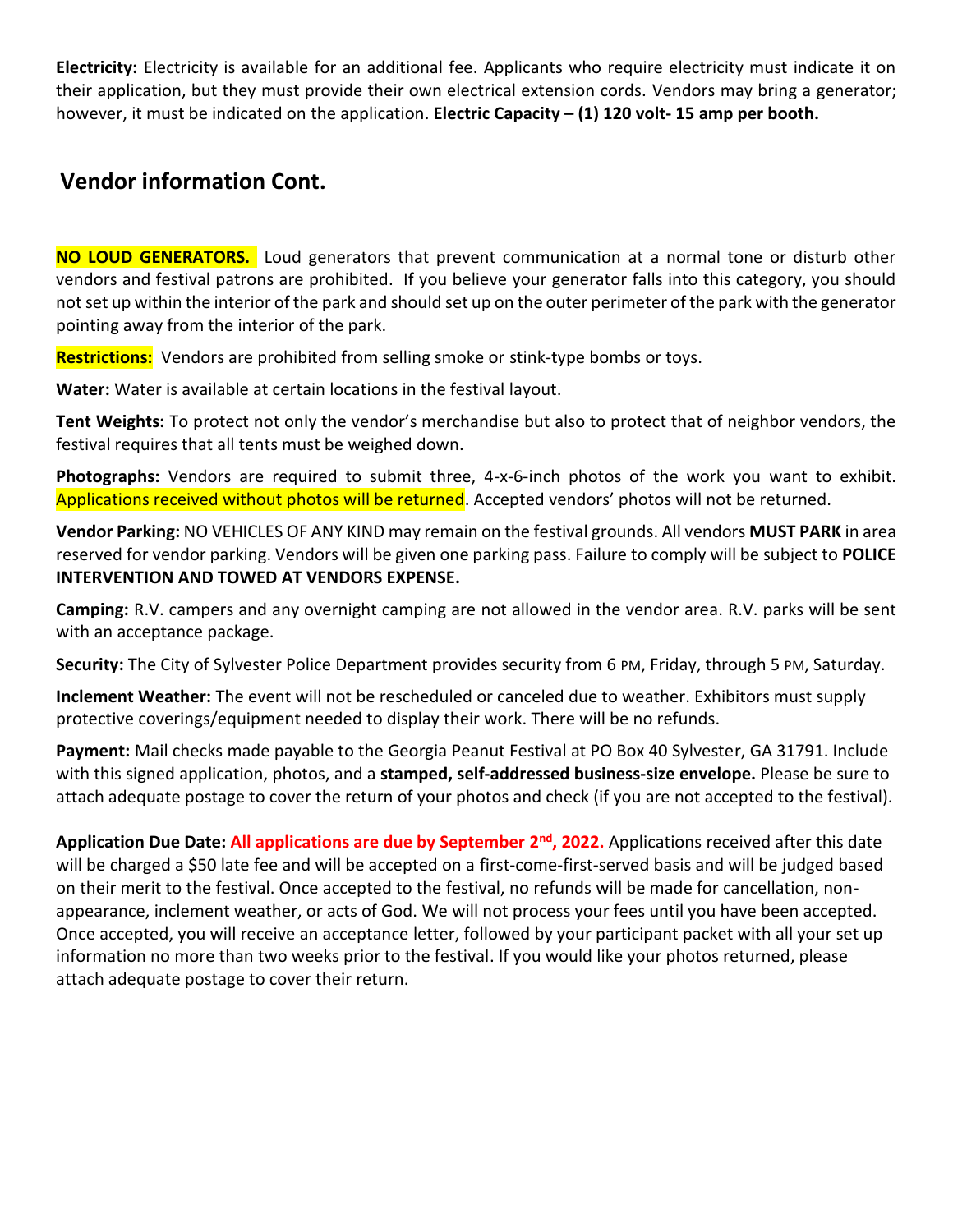# **RELEASE**

I have received, read, and agreed to the regulations furnished to me by the Georgia Peanut Festival and acknowledge that by payment of the above fee, the Georgia Peanut Festival, the Sylvester-Worth County Chamber of Commerce, and the City of Sylvester are released, and held free from liability for any loss or damage to person, property, costs, expenses, loss of service, on account of, while engaged in, or in any way growing out of the Georgia Peanut Festival. I understand all vendors participating in the 2-day Festival must be set up by 6:00 pm on Friday and not dismantled prior to 4:00 pm on **Saturday, October 15, 2022.** All vendors participating in the Festival on Saturday only must be set by 7:30 am on **Saturday, October 15, 2022,** and not dismantled before 4:00 pm on Saturday. Failure to follow these hours will result in forfeiting participation in 2022.

## **PLEASE SIGN & RETURN BEFORE SEPTEMBER 2 nd, 2022.**

|  | Date |
|--|------|